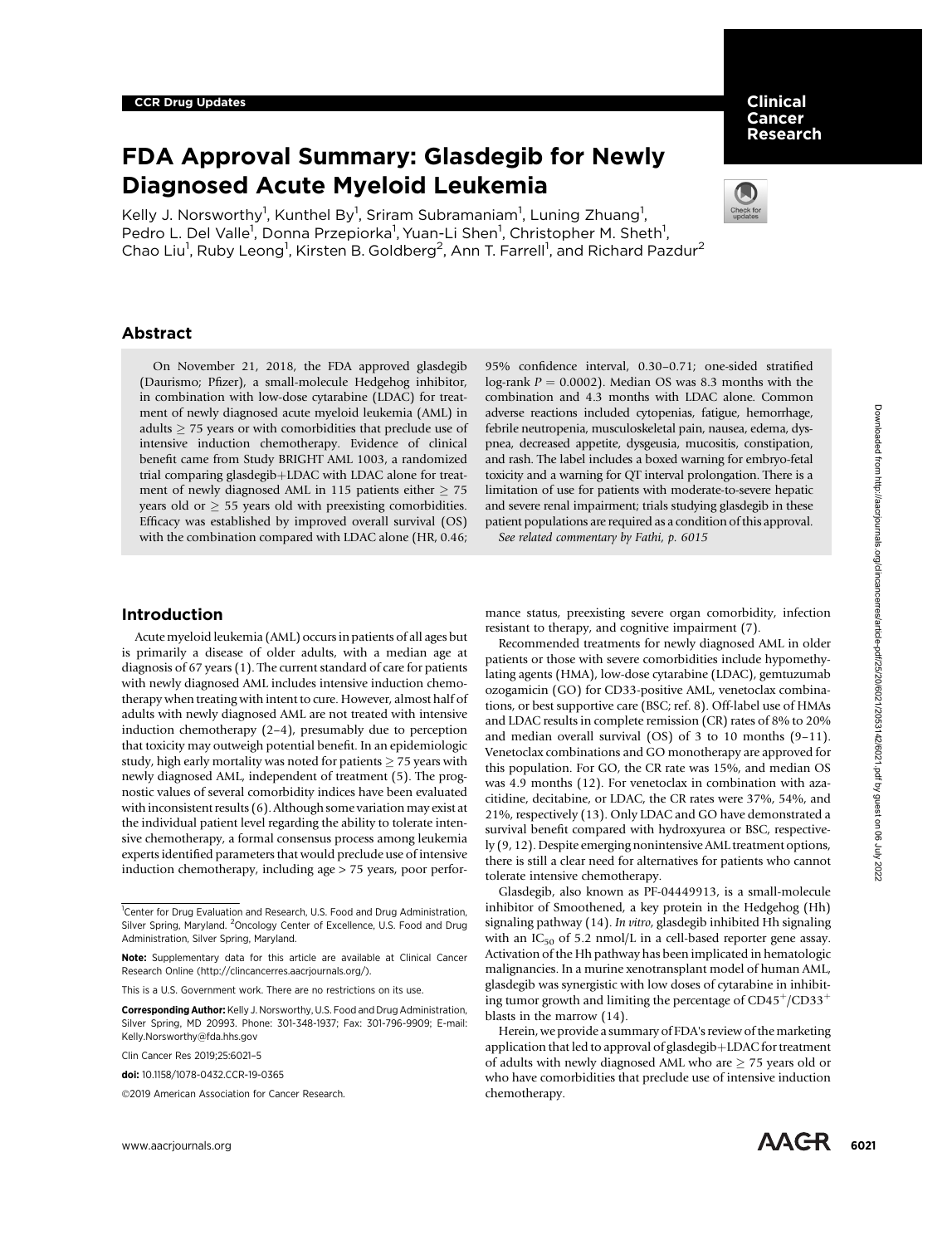# Clinical Pharmacology

#### Dose selection

The pharmacodynamic effects observed in patients included inhibition of GLI1 expression. The first-in-human study in patients with hematologic malignancies (NCT00953758) identified the MTD of glasdegib as 400 mg once daily. Inhibition of GLI1 expression was >90% at  $\geq$  100 mg and  $\geq$ 80% at 50 mg. Thus, 100 mg was chosen as a safe and biologically effective dose to evaluate in Study BRIGHT AML 1003, allowing for increased glasdegib exposures when patients required coadministration of strong CYP3A inhibitors.

#### Pharmacokinetics

Glasdegib exhibited a dose proportional increase in exposure from 5 to 600 mg once daily. Steady-state plasma levels were reached by 8 days of daily dosing with median accumulation ratio of 1.2 to 2.5. Following 100 mg daily oral administration, glasdegib median time to peak plasma concentrations at steady-state ranged from 1.3 to 1.8 hours. There was no notable food effect on exposure, supporting the recommendation to administer glasdegib with or without food. The mean elimination half-life ( $\pm$ SD) following glasdegib 100 mg once daily was 17.4 (3.7) hours.

Population pharmacokinetics analysis showed that age, sex, race, body weight, mild-to-moderate renal impairment (RI) [creatinine clearance (CLcr) 30–89 mL/minute], or mild hepatic impairment [HI; total bilirubin  $\leq$  upper limit of normal (ULN) and AST > ULN, or total bilirubin  $1-1.5 \times$  ULN and any AST] had no clinically meaningful effects on the pharmacokinetics of glasdegib. The effect of severe (CLcr 15–29 mL/minute) RI and moderate (total bilirubin 1.5–3  $\times$  ULN and any AST) and severe (total bilirubin  $> 3 \times$  ULN and any AST) HI on the pharmacokinetics of glasdegib is unknown.

#### Drug interactions

Glasdegib is metabolized primarily by CYP3A4, and thus, concomitant strong CYP3A4 inhibitors and inducers will increase and decrease glasdegib plasma concentrations, respectively. In addition, coadministration with QTc-prolonging drugs may increase the risk of QTc interval prolongation with glasdegib.

# Assessment of Efficacy

#### Clinical trial overview

Study BRIGHT AML 1003 (NCT01546038) was an open-label, multicenter, multipart trial that included a randomized phase II portion comparing glasdegib+LDAC with LDAC alone in adults  $\geq$  55 years with newly diagnosed AML or high-risk myelodysplastic syndrome (HR-MDS, a condition for which glasdegib is not indicated). Eligible patients must have met at least one of the following criteria: (i) age  $>$  75 years, (ii) severe cardiac disease (e.g., left ventricular ejection fraction < 45% at screening), (iii) baseline Eastern Cooperative Oncology Group (ECOG) performance status (PS) 2, or (iv) baseline serum creatinine > 1.3 mg/dL.

Patients were randomized 2:1 to receive glasdegib 100 mg orally once daily on days 1 to 28 and LDAC 20 mg subcutaneously twice daily on days 1 to 10 of a 28-day cycle or LDAC alone in 28-day cycles until disease progression or unacceptable toxicity. Randomization was stratified by baseline cytogenetic risk of poor (inv[3], t[6;9], 11q23, -5, -5q, -7, abnormal 17p, or complex karyotype) versus good/intermediate (all other cytogenetics).

The primary efficacy endpoint was OS. The study was designed assuming a median OS for LDAC of 5 months. A sample size of 132 subjects (92 OS events) was calculated to demonstrate an HR of 0.625 with 80% power at a one-sided alpha of 0.1. CR rate was a secondary endpoint. Response was assessed with bone marrow and peripheral blood assessments on cycle 3 day 1 and every third cycle thereafter, within 14 days of initial hematologic recovery in the peripheral blood (ANC> 1 Gi/L and platelets  $\geq 100$  Gi/L), and at end of treatment.

A total of 132 patients were randomized, 88 to glasdegib+ LDAC (78 AML, 10 HR-MDS) and 44 to LDAC (38 AML, 6 HR-MDS). In the analysis of the primary endpoint in the intent-totreat (ITT) population ( $n = 132$ ), OS was superior on the glasde $qib+LDAC$  arm compared with the LDAC arm [HR, 0.51; 95%] confidence interval (CI), 0.34–0.77: one-sided P value 0.0004 stratified log-rank test]. Based on the small number of patients with MDS accrued, it was concluded there were insufficient data to establish efficacy for MDS. For further evaluations, the efficacy population was limited to 115 patients with confirmed AML.

#### Demographics and disposition of the patients with AML

The demographics of the efficacy population are shown in Table 1. In addition, 41 (36%) had pulmonary disease on medical history, but no grading was provided. Overall, 114 (99%) fulfilled the minimal age or comorbidities criteria expected for the proposed indication (see discussion in Regulatory Insights), but there were no patients at the extreme levels of the criteria (i.e. ECOG PS  $> 3$ , creatinine clearance  $< 30$  mL/minute, or total bilirubin > 1.5 times the ULN at baseline).

At the time of the primary efficacy analysis, the median followup was approximately 20 months. Four patients on the glasdegib+LDAC arm remained on therapy versus none on the LDAC alone arm. Reasons for treatment discontinuation included primary disease (47% glasdegib+LDAC vs. 45% LDAC), adverse reactions (AR; 31% vs. 39%), physician/patient decision (6% vs. 5%), and global deterioration in health (4% vs. 5%). Median

| <b>Table 1.</b> Characteristics of randomized patients with newly diagnosed AML in |  |  |  |
|------------------------------------------------------------------------------------|--|--|--|
| Study BRIGHT AML 1003                                                              |  |  |  |

|                                                 | Glasdegib+LDAC    |                   |
|-------------------------------------------------|-------------------|-------------------|
|                                                 | $(n = 77)$        | LDAC ( $n = 38$ ) |
| Median age (range)                              | 77 (64, 92) years | 76 (58, 83) years |
| $\geq$ 75 years                                 | 47 (61%)          | 23 (61%)          |
| Gender                                          |                   |                   |
| Male                                            | 59 (77%)          | 23 (61%)          |
| Female                                          | 18 (23%)          | 15 (39%)          |
| Race                                            |                   |                   |
| Caucasian                                       | 75 (97%)          | 38 (100%)         |
| Black or African American                       | 1(1%)             | 0                 |
| Asian                                           | 1(1%)             | $\Omega$          |
| ECOG PS <sup>a</sup>                            |                   |                   |
| $0 - 1$                                         | 35 (46%)          | 20 (53%)          |
| $\mathcal{P}$                                   | 41 (53%)          | 18 (47%)          |
| Disease history                                 |                   |                   |
| De novo AML                                     | 38 (49%)          | 18 (47%)          |
| Secondary AML                                   | 39 (51%)          | 20 (53%)          |
| Prior HMA use                                   | 11 (14%)          | 6(16%)            |
| Cytogenetic risk                                |                   |                   |
| Good/intermediate                               | 48 (62%)          | 21 (55%)          |
| Poor                                            | 29 (38%)          | 17 (45%)          |
| Baseline severe cardiac disease                 | 51 (66%)          | 20 (53%)          |
| Baseline creatinine clearance<br>< 45 mL/minute | 8 (10%)           | 3(8%)             |

<sup>a</sup>One patient on the glasdegib+LDAC arm had a missing ECOG PS.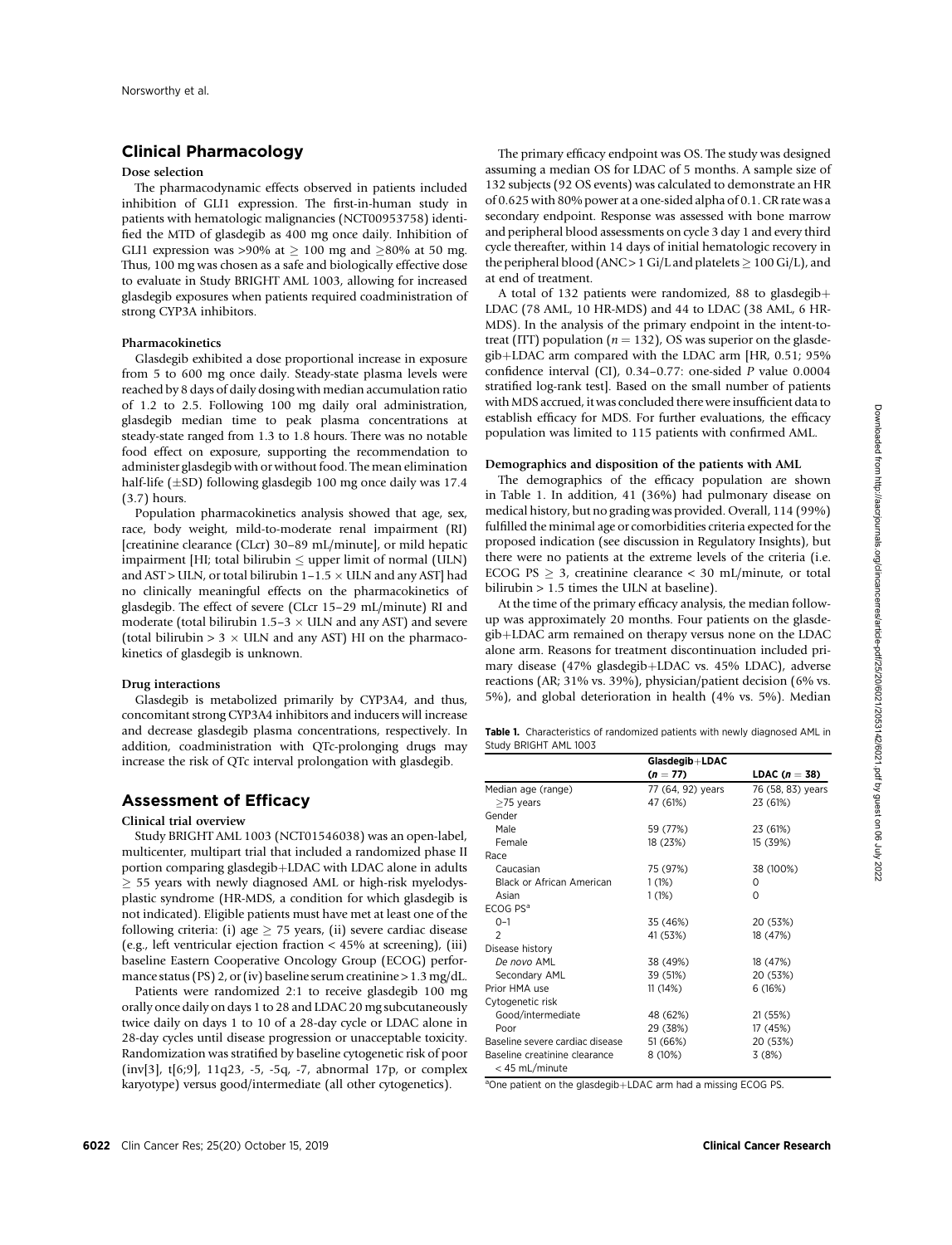

Figure 1. OS. Kaplan–Meier plot of OS for patients with newly diagnosed AML on Study BRIGHT AML 1003.

duration of exposure was 2.6 (range, 0.1–32.0) months on glasdegib+LDAC and 1.3 (range, 0.2-7.9) months on LDAC. One patient on glasdegib+LDAC and none on LDAC proceeded to allogeneic hematopoietic stem cell transplantation.

#### Efficacy results for the patients with AML

Efficacy results are shown in Fig. 1 and Table 2. The study showed a survival benefit for the combination arm (HR, 0.46; 95% CI, 0.30-0.71;  $P = 0.0002$ ). Improvement in OS was consistent across prespecified demographic and disease subgroups (see Supplementary Fig. S1). The results for the secondary endpoint, CR rate (Table 2), were supportive.

| <b>Table 2.</b> Efficacy results in patients with newly diagnosed AML on Study |  |  |  |
|--------------------------------------------------------------------------------|--|--|--|
| BRIGHT AML 1003                                                                |  |  |  |

| Glasdegib+LDAC     | <b>LDAC</b>    |  |  |
|--------------------|----------------|--|--|
| $(n = 77)$         | $(n = 38)$     |  |  |
|                    |                |  |  |
| 8.3 months         | 4.3 months     |  |  |
| $(4.4 - 12.2)$     | $(1.9 - 5.7)$  |  |  |
| $0.46(0.30-0.71)$  |                |  |  |
| 0.0002             |                |  |  |
|                    |                |  |  |
| 14 (18.2%)         | 1(2.6%)        |  |  |
| $(10.3 - 28.6)$    | $(0.1 - 13.8)$ |  |  |
| $1.9(1.2 - 5.6)$   | 5.6            |  |  |
|                    |                |  |  |
| $9.8(0.03 - 27.6)$ | 3.0            |  |  |
|                    |                |  |  |
|                    |                |  |  |

<sup>a</sup>HR based on the Cox proportional hazards model stratified by cytogenetic risk. <sup>b</sup>One-sided P value from log-rank test stratified by cytogenetic risk.

## Assessment of Safety

#### Nonclinical toxicology

FDA identified important safety risks based on analysis of nonclinical pharmacology and toxicology data. In rats and dogs administered glasdegib, toxicities were noted in the kidneys, liver (dog only), and growing bone, teeth, testis, and peripheral nerve (rat only). Additional findings included weight loss, decreased food consumption, alopecia, skin irritation, and tremors or twitching. In rats, minimal-to-mild hypercellularity of marrow and decreased cellularity of lymphoid tissues were observed. There was also a red cell mass loss and reticulocytosis, thought to be a consequence of oral ulcerations and hemorrhage. In addition, glasdegib was found to be teratogenic in rats and rabbits at maternal exposures approximately 0.6 and 3 times the human exposure, respectively, based on Cmax (rat) and AUC (rabbit) in embryo-fetal developmental toxicity studies. Lastly, a single-dose safety pharmacology study in dogs identified QTc prolongation as a toxicity.

## Safety events

A total of 125 patients received treatment with glasdegib $+$ LDAC ( $n = 84$ ) or LDAC alone ( $n = 41$ ) in the randomized portion of Study BRIGHT AML 1003. The median duration of exposure to study therapy in the safety population was 2.7 (range,  $0.1-42.1$ ) months on the glasdegib + LDAC arm versus 1.6 (range, 0.2–7.9) months on the LDAC arm. Given the shorter duration of therapy on the LDAC arm, FDA focused the safety analysis on the first 90 days of therapy, during which most patients were still receiving therapy on both treatment arms.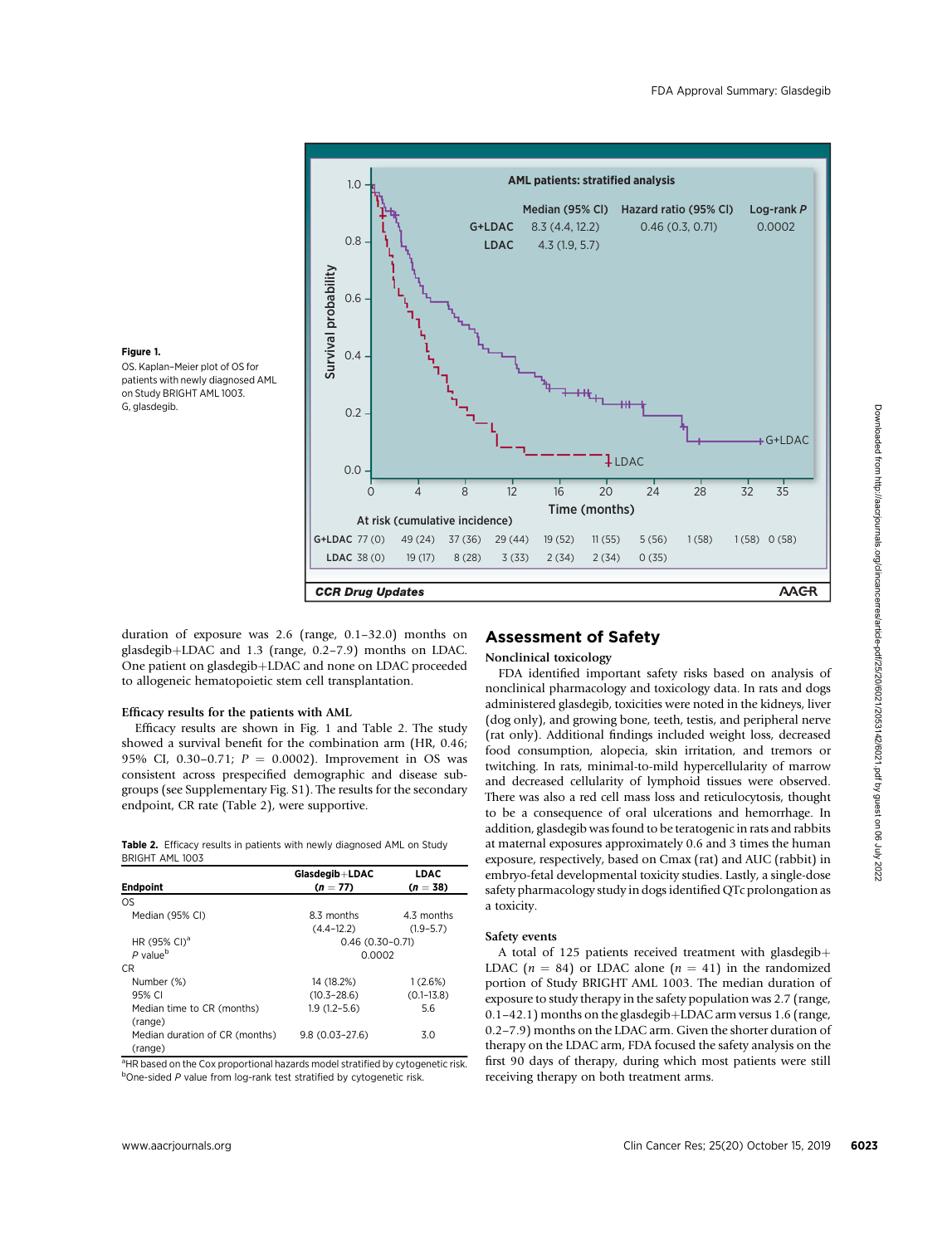|                                     |            | Glasdegib+LDAC | <b>LDAC</b> |              |  |
|-------------------------------------|------------|----------------|-------------|--------------|--|
|                                     | $(N = 84)$ |                |             | $(N = 41)$   |  |
|                                     | Any        | Grade $\geq$   | Any         | Grade $\geq$ |  |
| Preferred term <sup>b</sup>         | grade      | 3              | grade       | 3            |  |
| Anemia                              | 43%        | 41%            | 42%         | 37%          |  |
| Fatigue                             | 36%        | 14%            | 32%         | 7%           |  |
| Hemorrhage                          | 36%        | 6%             | 42%         | 12%          |  |
| Febrile neutropenia                 | 31%        | 31%            | 22%         | 22%          |  |
| Edema                               | 30%        | $\Omega$       | 20%         | 2%           |  |
| Musculoskeletal pain                | 30%        | 2%             | 17%         | 2%           |  |
| Thrombocytopenia                    | 30%        | 30%            | 27%         | 24%          |  |
| Nausea                              | 29%        | 1%             | 12%         | 2%           |  |
| Dyspnea                             | 23%        | 11%            | 24%         | 7%           |  |
| Decreased appetite                  | 21%        | 1%             | 7%          | 2%           |  |
| Dysgeusia                           | 21%        | $\Omega$       | 2%          | 0            |  |
| Mucositis                           | 21%        | 1%             | 12%         | 0            |  |
| Constipation                        | 20%        | 1%             | 12%         | $\Omega$     |  |
| Rash                                | 20%        | 2%             | 7%          | 2%           |  |
| Abdominal pain                      | 19%        | $\Omega$       | 12%         | 0            |  |
| Pneumonia                           | 19%        | 15%            | 24%         | 22%          |  |
| Renal insufficiency                 | 19%        | 5%             | 10%         | 0            |  |
| Cough                               | 18%        | 0              | 15%         | 2%           |  |
| Diarrhea                            | 18%        | 4%             | 22%         | 0            |  |
| <b>Dizziness</b>                    | 18%        | 1%             | 7%          | $\Omega$     |  |
| Pyrexia                             | 18%        | 1%             | 22%         | 2%           |  |
| Vomiting                            | 18%        | 2%             | 10%         | 2%           |  |
| Muscle spasms                       | 15%        | $\Omega$       | 5%          | $\Omega$     |  |
| Atrial arrhythmia                   | 13%        | 4%             | 7%          | 2%           |  |
| Weight decreased                    | 13%        | $\Omega$       | 2%          | 0            |  |
| Chest pain                          | 12%        | 1%             | 2%          | $\Omega$     |  |
| Headache                            | 12%        | $\Omega$       | 10%         | 2%           |  |
| Hyponatremia                        | 11%        | 6%             | $\Omega$    | 0            |  |
| White blood cell count<br>decreased | 11%        | 11%            | 5%          | 2%           |  |

Table 3. Treatment-emergent ARs in the safety population<sup>a</sup> within the first 90 days of therapy

 $^{a}N = 125$  adults with newly diagnosed AML or HR-MDS treated with glasdegib+LDAC or LDAC alone.

<sup>b</sup>Includes grouped terms. See Supplementary Table S1 for further information.

Six deaths (7%) were concluded to have potentially resulted from a direct toxicity of glasdegib+LDAC, and  $5$  (12%) deaths were due to toxicity on the LDAC arm. Proximate causes of death on the glasdegib+LDAC arm included sudden death ( $n = 2$ ) and one case each of cardiac arrest, myocardial infarction, pneumonia, and unknown. All-cause 30-day mortality was 6% (95% CI, 2%– 13%) on the glasdegib+LDAC arm and 12% (95% CI, 4%-26%) on the LDAC arm.

Glasdegib+LDAC was interrupted  $\geq$ 1 day in 56% of patients (32% on LDAC alone), dose reduced in 26% (0% on LDAC alone), and discontinued prematurely in 36% (44% on LDAC alone) due to an AR. ARs leading to dose interruption in  $> 5\%$ on glasdegib+LDAC were febrile neutropenia, pneumonia, hemorrhage, fatigue, anemia, muscle spasms, pyrexia, and renal insufficiency. ARs leading to dose reduction in  $> 2\%$ included muscle spasms, fatigue, febrile neutropenia, QT interval prolongation, anemia, and thrombocytopenia. ARs resulting in discontinuation in  $\geq$ 2% included pneumonia, sepsis, febrile neutropenia, myocardial ischemia, nausea, renal insufficiency, and sudden death.

Common ARs are listed in Table 3. The safety profile includes established Hh inhibitor class ARs. Additional Hh inhibitor class ARs in < 10% of patients included alopecia (6% glasdegib+LDAC vs.  $0\%$  LDAC) and dental disorders (5% glasdegib+LDAC vs. 0% LDAC). The cases of alopecia were grade 1 in severity, but less than half resolved (within 14 to 64 days). With follow-up after the first 90 days of therapy, muscle spasms and decreased appetite progressed from grades  $\leq$  2 to grade 3 or higher in some patients on the glasdegib+LDAC arm.

Common nonhematologic laboratory abnormalities that were more frequent on the glasdegib+LDAC arm included elevated creatinine, hyponatremia, elevated aspartate aminotransferase, hypomagnesemia, hyperkalemia, and elevated creatine phosphokinase (CPK; Supplementary Table S2). Grade  $\geq$  3 laboratory abnormalities were rare. Most laboratory abnormalities occurred within the first 2 months on therapy, but there appeared to be a cumulative effect on elevated creatinine, hypomagnesemia, elevated alanine aminotransferase, and elevated CPK.

Incidence of QTc interval prolongation was higher in the glasdegib+LDAC arm for any-grade (8% vs. 2%) or grade  $> 3$ (4% vs. 2%) events. QTc prolongation was typically observed in the first month of therapy. Ventricular arrhythmias were rare (2%). In a substudy of 98 patients treated with glasdegib+LDAC in all portions of Study BRIGHT AML 1003, 5% were found to have a QTc interval > 500 msec and 4% had an increase from baseline QTc > 60 msec.

## Regulatory Insights

The 4-month improvement in median OS on the glasdegib $+$ LDAC arm and corroborating improvement in CR rate compared with LDAC alone in Study BRIGHT AML 1003 comprised the substantial evidence of efficacy for regular approval of glasdegib. There were three challenges presented by deficiencies in the study:

- 1. The statistical analysis plan prespecified inferential testing based on a one-sided alpha of 0.1, which is generally not accepted as evidence of efficacy. However, based on the observed outcome of clinically meaningful improvement in OS and a P value of 0.0004 in the primary analysis of OS in the ITT population, the FDA concluded that the results were persuasive.
- 2. The number of patients with MDS enrolled was too small to assess efficacy for this disease, so only the subgroup with AML was used to determine the approved indication. The additional analysis of OS in the AML subgroup also showed a strong treatment effect and a persuasive P value of 0.0002.
- 3. In part by design, the accrued population did not include patients with severe RI or moderate-to-severe HI, and no studies have been performed to determine safe dosing in patients with such organ impairment. Given that these comorbidities would preclude use of intensive chemotherapy, there is a Limitation of Use for the indication, and additional studies will be required postmarketing to resolve the knowledge gap.

With the approval of venetoclax for AML (13), there was a precedent for using age  $\geq$  75 years or specific comorbidities (baseline ECOG PS  $> 2$ , severe cardiac, severe pulmonary disease, HI with bilirubin  $> 1.5$  times the ULN, creatinine clearance < 45 mL/minute) to identify in an approved indication the intended population for which intensive induction chemotherapy is precluded. Notably, these criteria are less stringent than those proposed by Ferrara and colleagues (7), but FDA is open to looking at other criteria that may preclude the use of intensive chemotherapy.